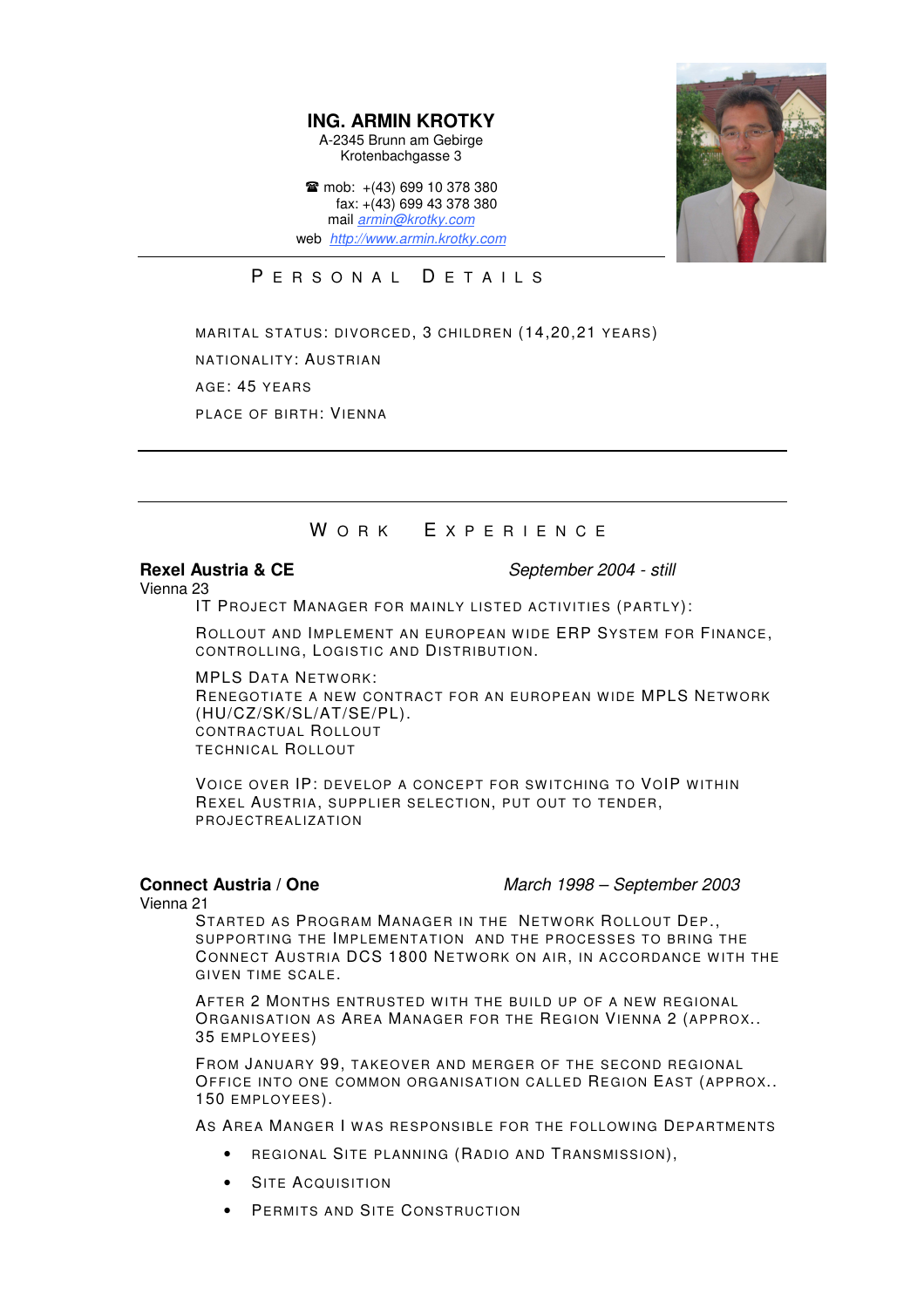- IMPLEMENTATION
- **NETWORK FIELD OPERATION**

BESIDE THE PROJECT COORDINATION (APPROX. 1200 SINGLE SITE PROJECTS) ONE OF MY MAIN TASKS WAS TO REORGANISE AND OPTIMISE THE REGIONAL ORGANISATION TO DOWNSIZE THE HEADCOUNT TO 65 EMPLOYEES.

REPORTING DIRECTLY TO THE CTO, I ALSO WAS RESPONSIBLE FOR A YEARLY BUDGET OF € 115.000.000.

DUE TO AN EXTENSIVE REORGANISATION OF THE REGIONAL ROLLOUT DEPARTMENT STRUCTURE IN MAY 2000, I TOOK OVER A POSITION IN MANAGEMENT SUPPORT, REPRTING DIRECTLY TO THE CCO.

IN THIS FUNCTION, WHICH WAS AN INTERFACE BETWEEN THE TECHNICAL AND THE MARKETING/SALES DEPARTMENTS, I WAS RESPONSIBLE FOR THE STRATEGIC NETWORK EVOLUTION FROM THE MARKETING AND SALES POINT OF VIEW AS WELL AS THE GEO MARKETING DEPARTMENT.

**High Tech / Motorola** *December 1989 –February 1998*

Vienna 23

STARTED AS RADIO PLANNING ENGINEER FOR THE AUSTRIAN TACS 900 (D-NET). RESPONSIBLE FOR THE FIRST 56 TURN KEY SITES IN THE MAIN CAPITAL CITIES AND IN RHEINTAL (VLBG).

TURN KEY PROJECT MANAGER – RESPONSIBLE FOR SITE-ENGINEERING, LOGISTICS, INSTALLATION, INTEGRATION & COMMISSIONING.

CHANGE TO MARKETING/PROGRAM MANAGEMENT DEPARTMENT AND BECAME DEPARTMENT LEADER FOR PROGRAM MANAGEMENT

PROJECT LEADER GSM PHASE I FOR PTV/MOBILKOM

PROJECT COORDINATOR FOR THE TACS REBANDING PROJECT

PROJECT LEADER FOR APPROX. 250 TURN KEY MICRO AND PICO SITES IN AUSTRIA (SITE ACQUISITION, PREPARATION, INSTALLATION, INTEGRATION AND OPTIMISATION).

**Rohde & Schwarz** *June 1985 – November 1989*

*Vienna 10*

SALES ENGINEER RF-MEASUREMENT EQUIPMENT (MAIN FOCUS COMMUNICATION )